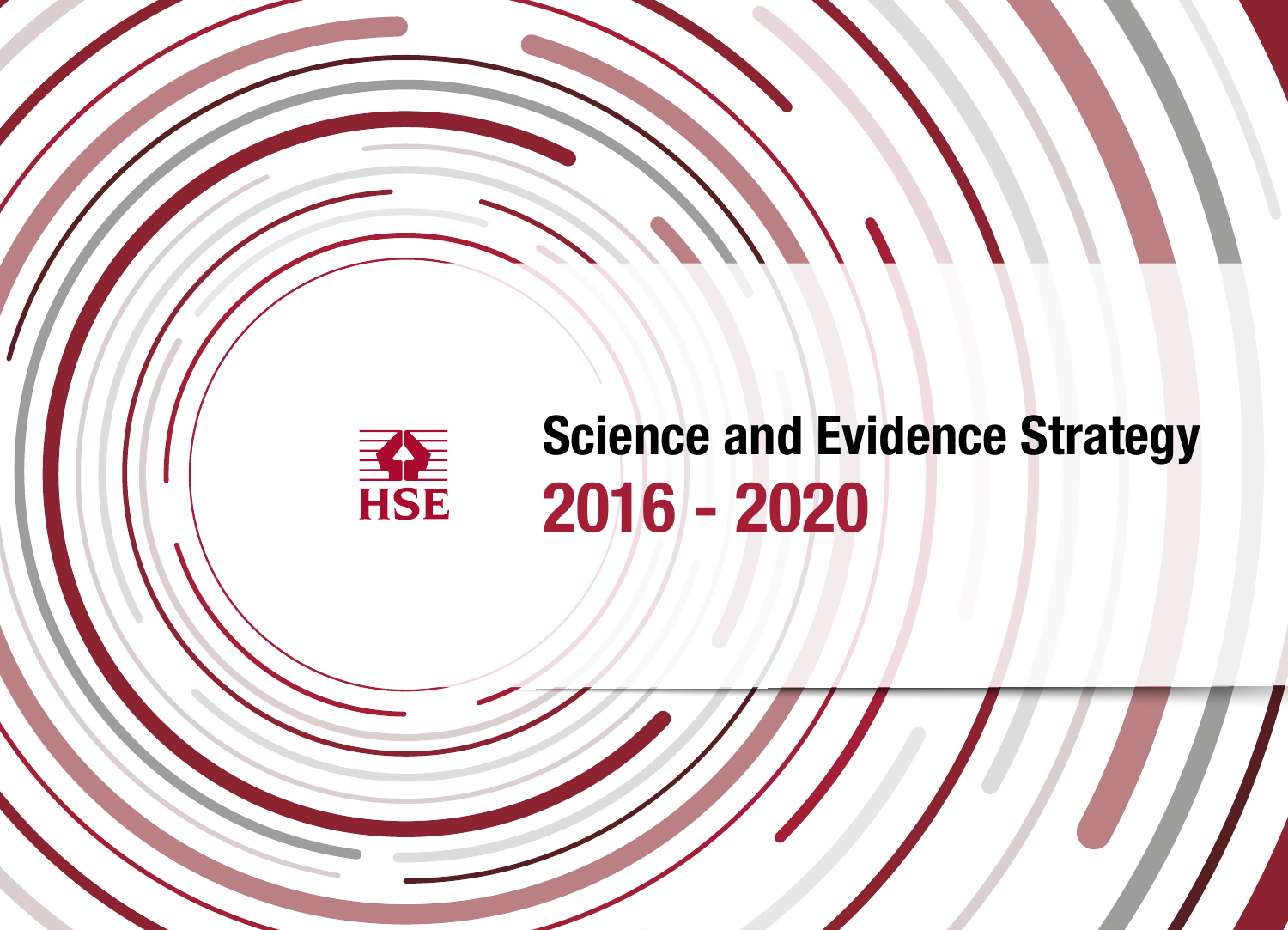# Science and Evidence Strategy 2016 - 2020



# **FOREWORD**

# Professor Andrew Curran HSE Chief Scientific Advisor and Director of Research

Great Britain's record on work-related safety and health is one of the best in the world. High-quality science, evidence and analysis underpin Great Britain's risk-based, goal-setting regulatory regime and are vital for ensuring effective and proportionate risk management that protects workers and safeguards the public while enabling productivity, innovation and growth.



For over a hundred years, HSE (and its forerunners) has invested in science, evidence and analysis to understand risks to health and safety and how to control them. The lessons we learn from investigating major incidents, the cutting-edge evidence we generate and synthesise from applied health and safety research, and our work to address challenges from new working practices and to develop the evidence base to enable safe introduction of new technologies, are a vital contribution to the health and safety system. We rigorously prioritise our scientific investment to maximise our impact on work-related health and safety and ensure that we use robust, best available evidence to underpin our regulatory policy and operations. We use networks and strategic partnerships - including those with industry, academia, international research institutes, and co-regulators - to develop and synthesise evidence. The breadth of our scientific and analytical capability and the benefits of our inter-disciplinary approach are widely appreciated. Our specialists undertake a wide range of investigation, research, services and advice that is directly funded by industry and other regulators across government and overseas.

The case studies of HSE science in our 2016 Science Review<sup>1</sup> illustrate its impact and quality: enabling innovation and growth, securing justice, and transferring knowledge to the health and safety system.

HSE's science and evidence strategy is predicated on the use and development of practical, solution-oriented science, maximising the synergies from our regulatory work and our investment in science, and the science we undertake with direct funding from industry and other stakeholders. We uphold the highest standards of scientific ethics, and are committed to peer-review and open access to research outcomes. In our strategy we set out our 'science and evidence cycle': anticipating challenges to health and safety; providing robust evidence for effective risk control; underpinning regulatory policy and operational decisions; protecting workers and safeguarding the public by developing interventions; and catalysing engagement within the health and safety system and improving performance.

Science and evidence is at the heart of HSE's work. Our science and evidence strategy aims to maximise its contribution to delivering the wider strategy for the health and safety system, *Helping Great Britain Work Well 2* .

- 1) HSE Annual Science Review, 2016,<http://www.hse.gov.uk/research/content/science-review-2016.pdf>
- 2) Helping Great Britain Work Well, 2016, [http://www.hse.gov.uk/strategy/strategy-document.htm](http://www.hse.gov.uk/strategy/strategy-document.htm )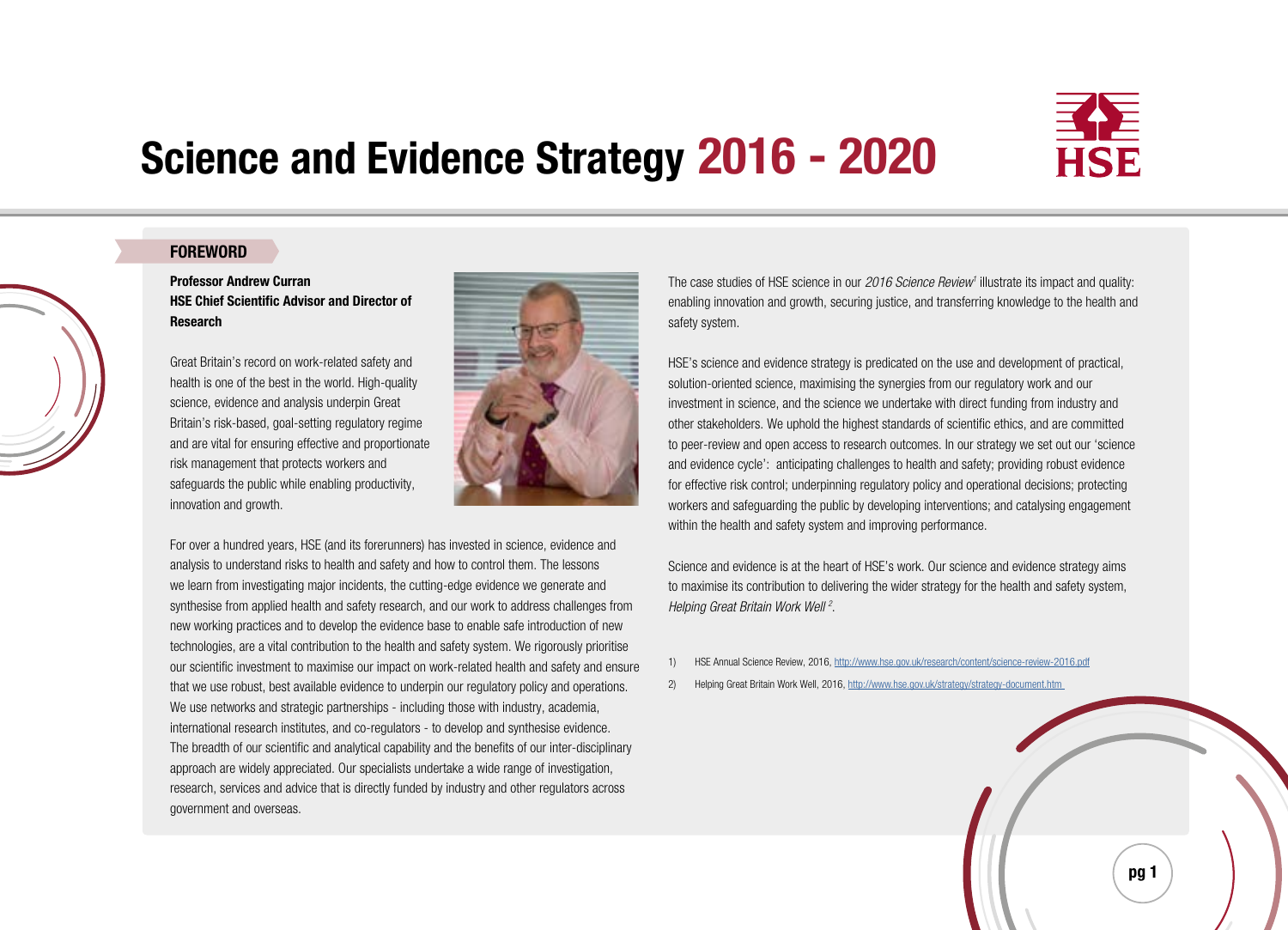

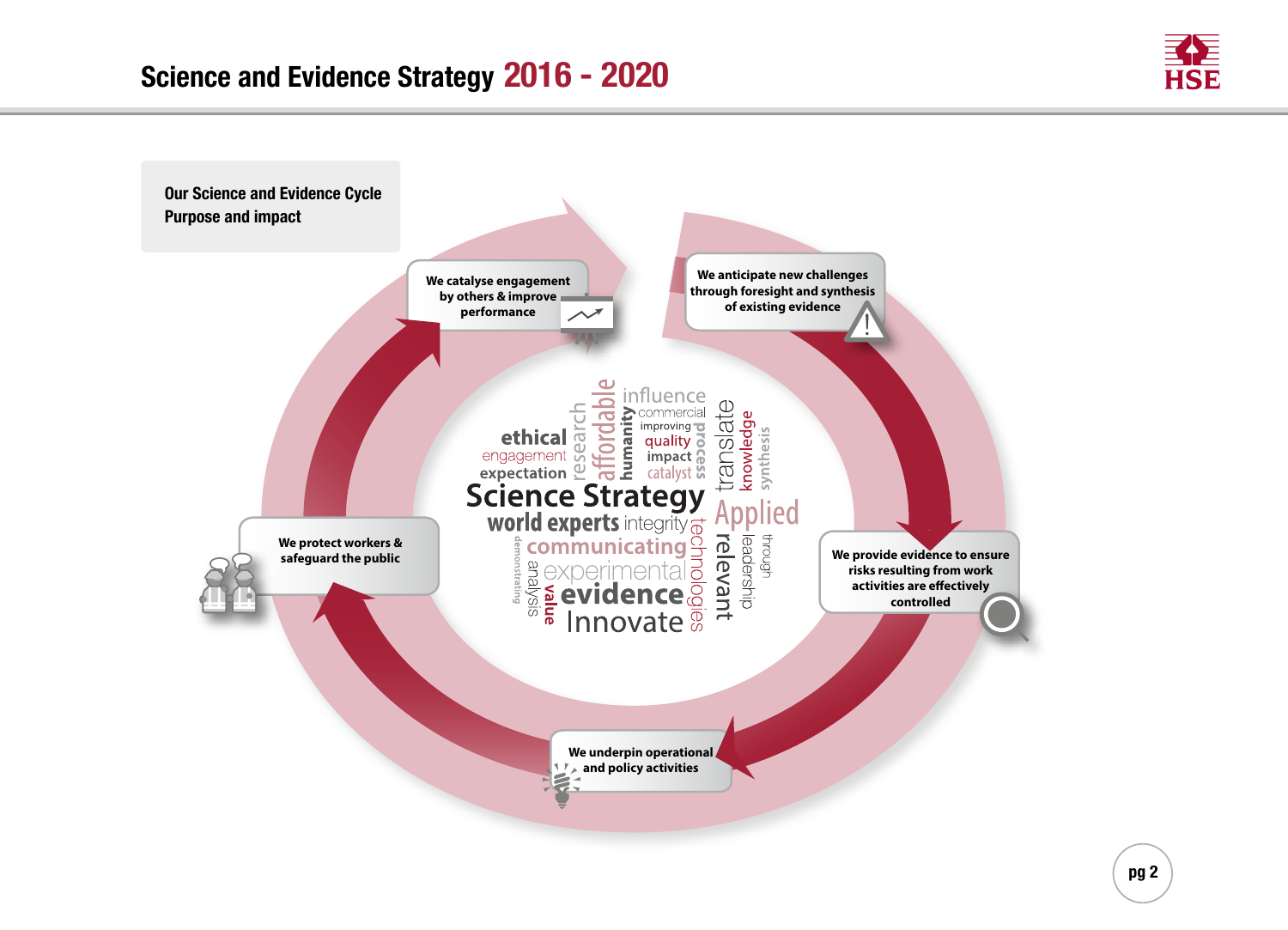

# Our Science and Evidence Cycle Purpose and impact

# We anticipate new challenges through foresight and synthesis of existing evidence.

We develop, synthesise and use evidence on the new and emerging health and safety challenges that come with social, economic and technological change. We combine the outputs of structured horizon scanning with our knowledge and insights from engagement with industry and other stakeholders - along with the expressed interests of our end-users - to develop the evidence needed to enable the health and safety system to anticipate and prepare for the workplace challenges of tomorrow.

# We provide evidence to ensure risks resulting from work activities are effectively controlled.

We generate robust evidence on risks to health and safety and how to control them to provide the evidence base that in turn supports HSE's prioritised plan<sup>3</sup> of effective health and safety interventions. This includes developing an understanding of why things fail through our forensic investigation of workplace accidents and ill health issues. We synthesise the available evidence base and create new evidence through solution-oriented, applied scientific and analytic research and incident investigation.

# We underpin operational and policy activities.

We use our scientific and technical capability and the results of our scientific research and analyses to provide the evidence base to help HSE :

- $\blacksquare$  lead and engage with others to improve workplace health and safety;
- provide an effective regulatory framework;
- secure effective management and control of risk; and
- reduce the likelihood of low-frequency, high-impact catastrophic incidents.

# We protect workers and safeguard the public.

We develop our knowledge, understanding and insight about effective health and safety interventions by:

- $\Box$  applying new evidence, analyses and insight to test proposed interventions;
- $\blacksquare$  ensuring that proposed interventions are informed and prioritised by using evidence, analysis and insight; and
- $\blacksquare$  evaluating the impact of our scientific research and analyses on the health and safety outcomes for workers and the public.

# We catalyse engagement by others and improve performance.

We evaluate the impact of our work in the shorter and longer terms, initially by assessing:

- $\blacksquare$  the effectiveness of how we disseminate and transfer our knowledge e.g. through publications, presentations, training, standards, social media etc.; and
- $\blacksquare$  how we have influenced the improved performance of others in the health and safety system with our evidence- and knowledge-based interventions.

In turn, these assessments identify lessons to be learned, new challenges for improving the health and safety system and opportunities to work with others through joint investment in research to solve shared problems.

3) HSE business plan [http://www.hse.gov.uk/aboutus/strategiesandplans/businessplans/plan1617.pdf](http://www.hse.gov.uk/aboutus/strategiesandplans/businessplans/plan1617.pdf )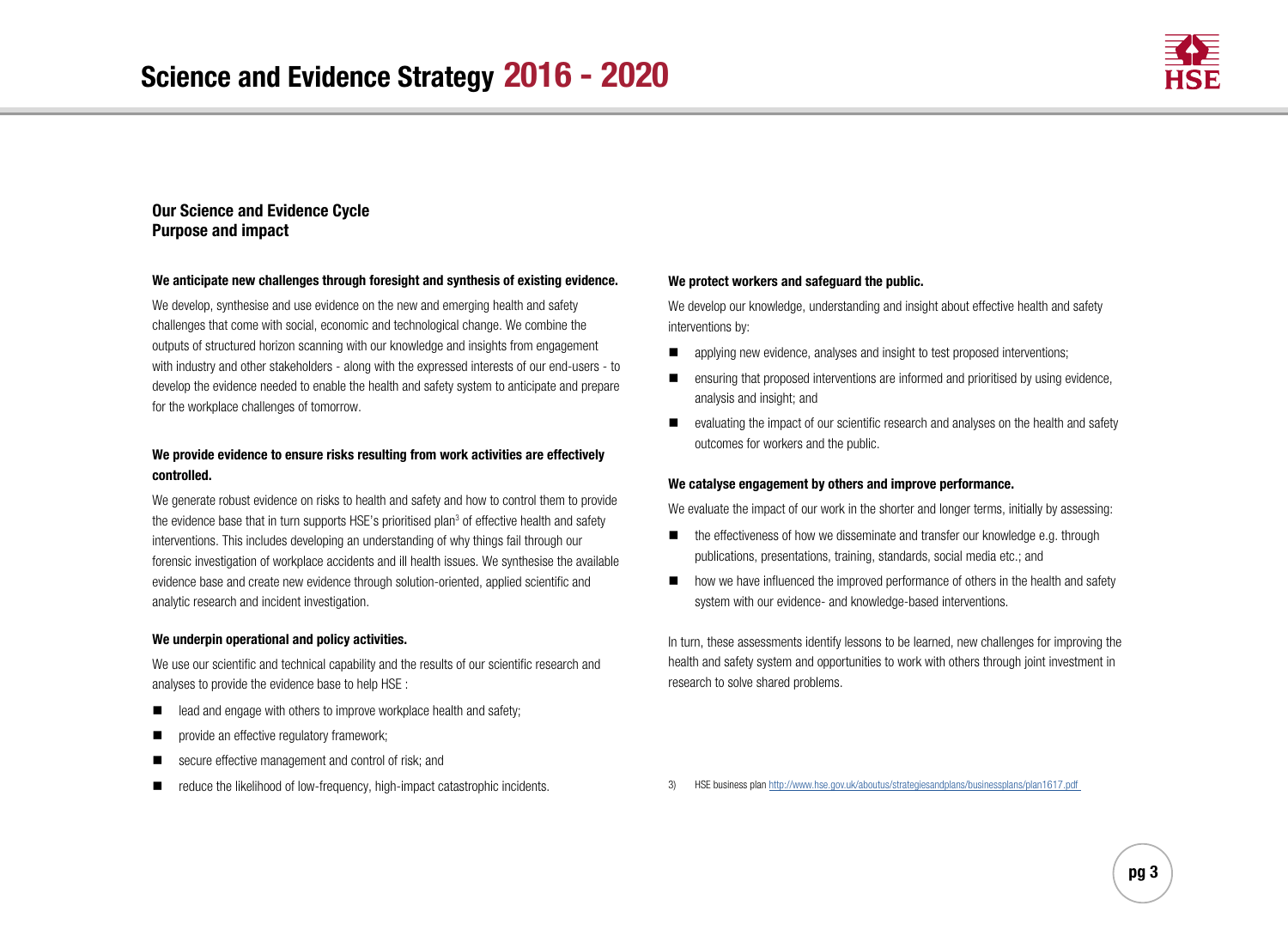

# Our Science and Evidence cycle Science at the heart of HSE's work

# Our science has relevance, impact and value to HSE:

- $\blacksquare$  it provides a challenge to, and has a positive impact on, decisions made in HSE;
- $\Box$  our scientists are trusted team members, responsive to the needs of their users; and
- $\blacksquare$  we can demonstrate the impact of science's contribution to HSE's work.

### Our science has relevance, impact and value to society:

- $\blacksquare$  it is credible because it delivers solutions relevant to users and their needs:
- it is insightful about current and future work; and
- $\blacksquare$  we can demonstrate the impact of science's wider contribution, in the knowledge transferred through interventions.

Our priority areas of scientific research and technical support for HSE<sup>4</sup> will be identified through active engagement with the whole organisation, with research programmes managed through a small number of priority research hubs.

# We apply the scientific method and ensure:

- $\Box$  our experts focus on what works, through robust analytical techniques and experimental rigour, and through developing evidence bases by using quality systems and applying their professional integrity;
- $\Box$  our work is subject to ethical scrutiny, peer review and external evaluation; and
- $\Box$  our scientific capabilities and facilities enable us to take an interdisciplinary approach to solving problems that can have multiple factors, enabling innovative solutions.

4) Science and Evidence Plan 2016-17 <http://www.hse.gov.uk/research/content/science-evidence-plan-1617.pdf>